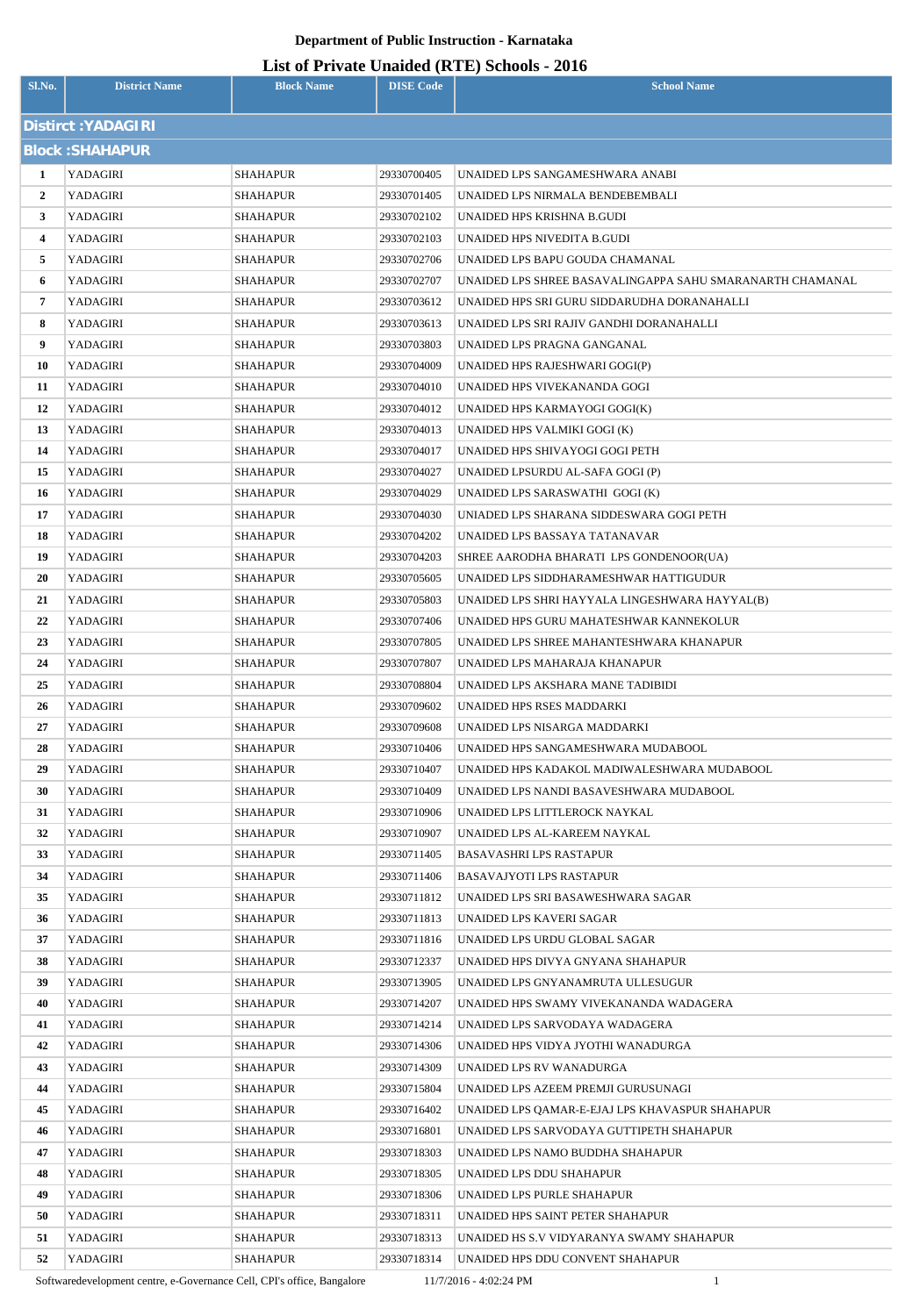**List of Private Unaided (RTE) Schools - 2016 Department of Public Instruction - Karnataka**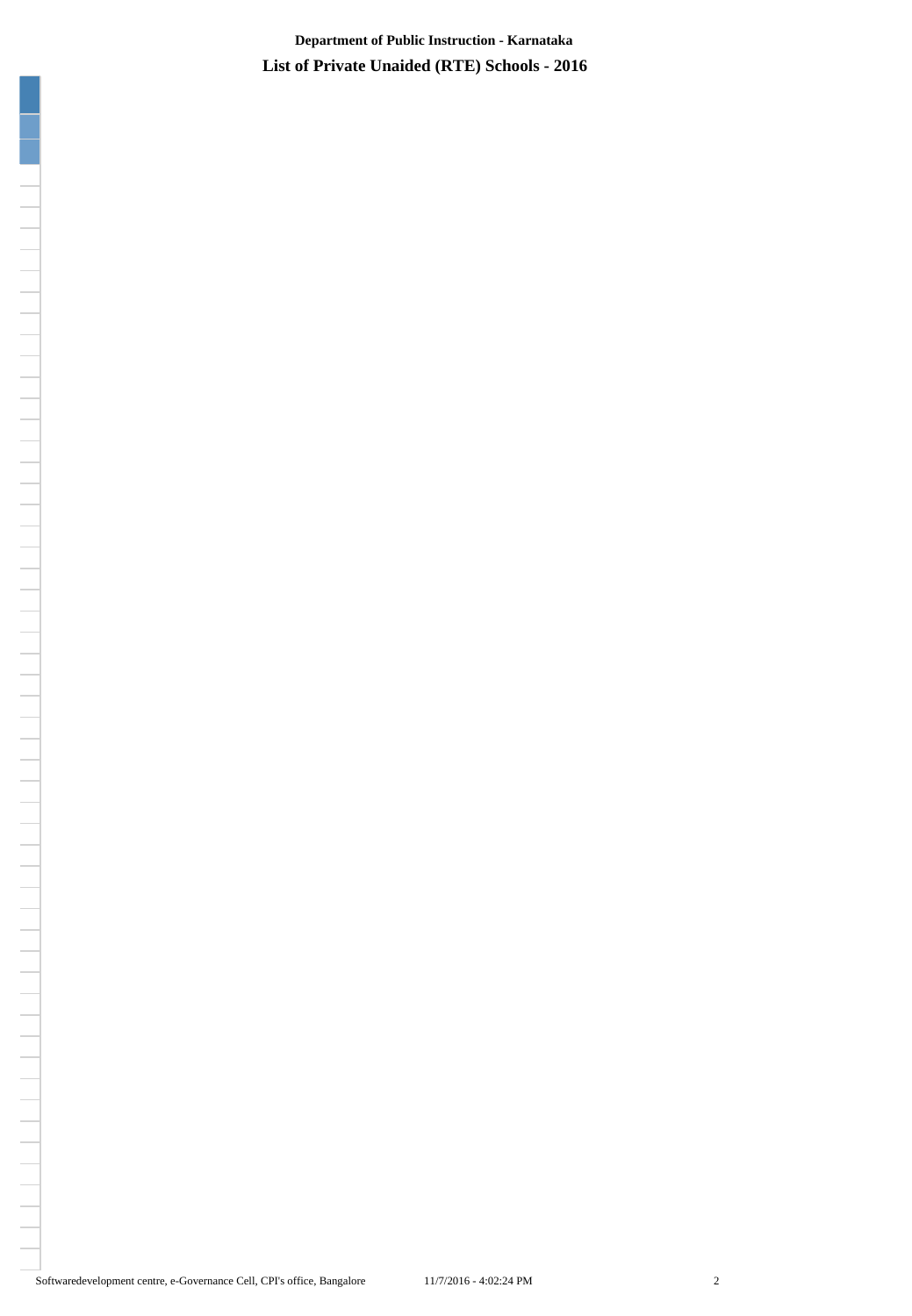| Sl.No.   | <b>District Name</b>   | <b>Block Name</b>    | <b>DISE Code</b>           | $m$ $m$ $m$ $n$ $m$ $m$ $m$ $m$ $m$ $m$<br><b>School Name</b>      |  |
|----------|------------------------|----------------------|----------------------------|--------------------------------------------------------------------|--|
|          |                        |                      |                            |                                                                    |  |
| 53<br>54 | YADAGIRI<br>YADAGIRI   | <b>SHAHAPUR</b>      | 29330718316                | UNAIDED LPS VIDYAJYOTI SHAHAPUR<br>UNAIDED LPS VIDYARANYA SHAHAPUR |  |
| 55       | YADAGIRI               | SHAHAPUR<br>SHAHAPUR | 29330718318<br>29330718319 | UNAIDED LPS SANGAMANATHA CHAMUNDI NAGAR SHAHAPUR                   |  |
| 56       | YADAGIRI               | SHAHAPUR             | 29330718401                |                                                                    |  |
| 57       | YADAGIRI               | SHAHAPUR             | 29330718402                | UNAIDED LPS PREMANANDAM SHAHAPUR<br>UNAIDED LPS S.K SHAHAPUR       |  |
| 58       | YADAGIRI               | SHAHAPUR             | 29330718503                | UNAIDED HPS SUGURESHWAR SHAHAPUR                                   |  |
| 59       | YADAGIRI               | <b>SHAHAPUR</b>      | 29330718603                | UNAIDED LPS BAPUGOUDA SHAHAPUR                                     |  |
| 60       | YADAGIRI               | SHAHAPUR             | 29330718801                | UNAIDED LPS GNANA JYOTHI SHAHAPUR                                  |  |
| 61       | YADAGIRI               | SHAHAPUR             | 29330718803                | UNAIDED HPS SAI VIDYANIKETAN SHAHAPUR                              |  |
| 62       | YADAGIRI               | <b>SHAHAPUR</b>      | 29330718804                | UNAIDED HPS LITTLE HEART SHAHAPUR                                  |  |
| 63       | YADAGIRI               | <b>SHAHAPUR</b>      | 29330718807                | UNAIDED LPS GNANA GANGA DIGGI BASE SHAHAPUR                        |  |
| 64       | YADAGIRI               | SHAHAPUR             | 29330719001                | UNAIDED HPS BHAVANI SHAHAPUR                                       |  |
| 65       | YADAGIRI               | <b>SHAHAPUR</b>      | 29330719002                | UNAIDED LPS SHRI JAGADGURU PACHACHARYA SHAHAPUR                    |  |
| 66       | YADAGIRI               | <b>SHAHAPUR</b>      | 29330719301                | UNAIDED LPS VIJAYALAKSHMI SHAHAPUR                                 |  |
| 67       | YADAGIRI               | <b>SHAHAPUR</b>      | 29330719302                | UNAIDED MATOSHRI P.G CHIKKAMATH SHAHAPUR                           |  |
| 68       | YADAGIRI               | SHAHAPUR             | 29330719702                | UNAIDED HPS GNYANA GANGOTRI HALIPETH SHAHAPUR                      |  |
| 69       | YADAGIRI               | SHAHAPUR             | 29330719704                | UNAIDED LPS IQRA PUBIC SHAHAPUR                                    |  |
| 70       | YADAGIRI               | SHAHAPUR             | 29330719801                | UNAIDED LPS URDU SAHARA SHAHAPUR                                   |  |
| 71       | YADAGIRI               | SHAHAPUR             | 29330719803                | UNAIDED LPS SAHARA SHAHAPUR                                        |  |
| 72       | YADAGIRI               | SHAHAPUR             | 29330719805                | UNAIDED HPS JAYA DEVA SHAHAPUR                                     |  |
| 73       | YADAGIRI               | SHAHAPUR             | 29330719806                | UNAIDED HPS URDU TIPPU SULTAN SHAHAPUR                             |  |
| 74       | YADAGIRI               | SHAHAPUR             | 29330719807                | UNAIDED LPS URDU CHILDREN SHAHAPUR                                 |  |
| 75       | YADAGIRI               | SHAHAPUR             | 29330719811                | UNAIDED LPS MALLIKARJUN SHAHAPUR                                   |  |
| 76       | YADAGIRI               | SHAHAPUR             | 29330719901                | UNAIDED LPS ROSHAN MINAR SHAHAPUR                                  |  |
| 77       | YADAGIRI               | SHAHAPUR             | 29330719903                | UNAIDED LPS URDU ADARSH SHAHAPUR                                   |  |
| 78       | YADAGIRI               | SHAHAPUR             | 29330719904                | UNAIDED LPS URDU SHAMS SHAHAPUR                                    |  |
| 79       | YADAGIRI               | <b>SHAHAPUR</b>      | 29330720002                | UNAIDED LPS IDEAL HAJI COLONY SHAHAPUR                             |  |
| 80       | YADAGIRI               | SHAHAPUR             | 29330720205                | UNAIDED HPS SMC JAIN SHAHAPUR                                      |  |
| 81       | YADAGIRI               | SHAHAPUR             | 29330720403                | AIDED HPS EKALAVYA HALISAGAR                                       |  |
| 82       | YADAGIRI               | <b>SHAHAPUR</b>      | 29330720404                | UNAIDED HPS SHARADA SHAHAPUR                                       |  |
| 83       | YADAGIRI               | SHAHAPUR             | 29330720502                | UNAIDED HPS SWAMY VIVEKANADA SHAHAPUR                              |  |
| 84       | YADAGIRI               | SHAHAPUR             | 29330720503                | UNAIDED HPS SANGAMESHWAR SHAHAPUR                                  |  |
| 85       | YADAGIRI               | SHAHAPUR             | 29330720504                | UNAIDED HPS BASAVESHWAR SHAHAPUR                                   |  |
| 86       | YADAGIRI               | <b>SHAHAPUR</b>      | 29330720505                | UNAIDED HPS BHORUKA SHAHAPUR                                       |  |
| 87       | YADAGIRI               | SHAHAPUR             | 29330720508                | UNAIDED LPS ADITYA SHAHAPUR                                        |  |
| 88       | YADAGIRI               | <b>SHAHAPUR</b>      | 29330720510                | UNAIDED LPS MATHRUCHAYA SHAHAPUR                                   |  |
| 89       | YADAGIRI               | <b>SHAHAPUR</b>      | 29330720511                | UNAIDED COLUMBUS SCHOOL OF KARNATAKA SHAHAPUR                      |  |
|          | <b>Block: SHORAPUR</b> |                      |                            |                                                                    |  |
| 90       | YADAGIRI               | <b>SHORAPUR</b>      | 29330800902                | BASAVESHWARA HPS ARKERA(J)                                         |  |
| 91       | YADAGIRI               | <b>SHORAPUR</b>      | 29330801904                | SRI SHARADA MAHILA LPS                                             |  |
| 92       | YADAGIRI               | <b>SHORAPUR</b>      | 29330801907                | JAYAN GANGA LPS BALASHETTYHAL                                      |  |
| 93       | YADAGIRI               | <b>SHORAPUR</b>      | 29330805003                | UNAIDED KALYANDAYYA LPS DANDASOLAPUR                               |  |
| 94       | YADAGIRI               | <b>SHORAPUR</b>      | 29330805105                | VISHWA JYOTHI LPS DEVAPUR                                          |  |
| 95       | YADAGIRI               | <b>SHORAPUR</b>      | 29330805107                | SHREE ATHANIVASA SHREEMURUGESH LPS DEVAPUR                         |  |
| 96       | YADAGIRI               | <b>SHORAPUR</b>      | 29330805306                | BEERALINGESHWAR LPS DEVATKAL                                       |  |
| 97       | YADAGIRI               | <b>SHORAPUR</b>      | 29330805307                | SWAMY VIVEKANANDA LPS DEVATKAL                                     |  |
| 98       | YADAGIRI               | <b>SHORAPUR</b>      | 29330805402                | SIDHARTHA DEVARGONAL                                               |  |
| 99       | YADAGIRI               | <b>SHORAPUR</b>      | 29330806902                | SHREE RAMALINGSHWAR LPS GULBAL                                     |  |
| 100      | YADAGIRI               | <b>SHORAPUR</b>      | 29330808303                | SHREE KRISHNA LPS HEGGANDODDI CROSS (UN-AIDED)                     |  |
| 101      | YADAGIRI               | <b>SHORAPUR</b>      | 29330809104                | NETHAJI KANNADA PS UKP CAMP                                        |  |
| 102      | YADAGIRI               | <b>SHORAPUR</b>      | 29330809106                | VISWA BHARATHI KPS HUNASAGI                                        |  |
| 103      | YADAGIRI               | <b>SHORAPUR</b>      | 29330809107                | KASTURBA KPS HUNASAGI                                              |  |
| 104      | YADAGIRI               | <b>SHORAPUR</b>      | 29330809111                | SAI SCIENCE SCHOOL HUNASAGI TANDA                                  |  |
| 105      | YADAGIRI               | <b>SHORAPUR</b>      | 29330809117                | NUTAN PUBLIC SCHOOL HUNSAGI                                        |  |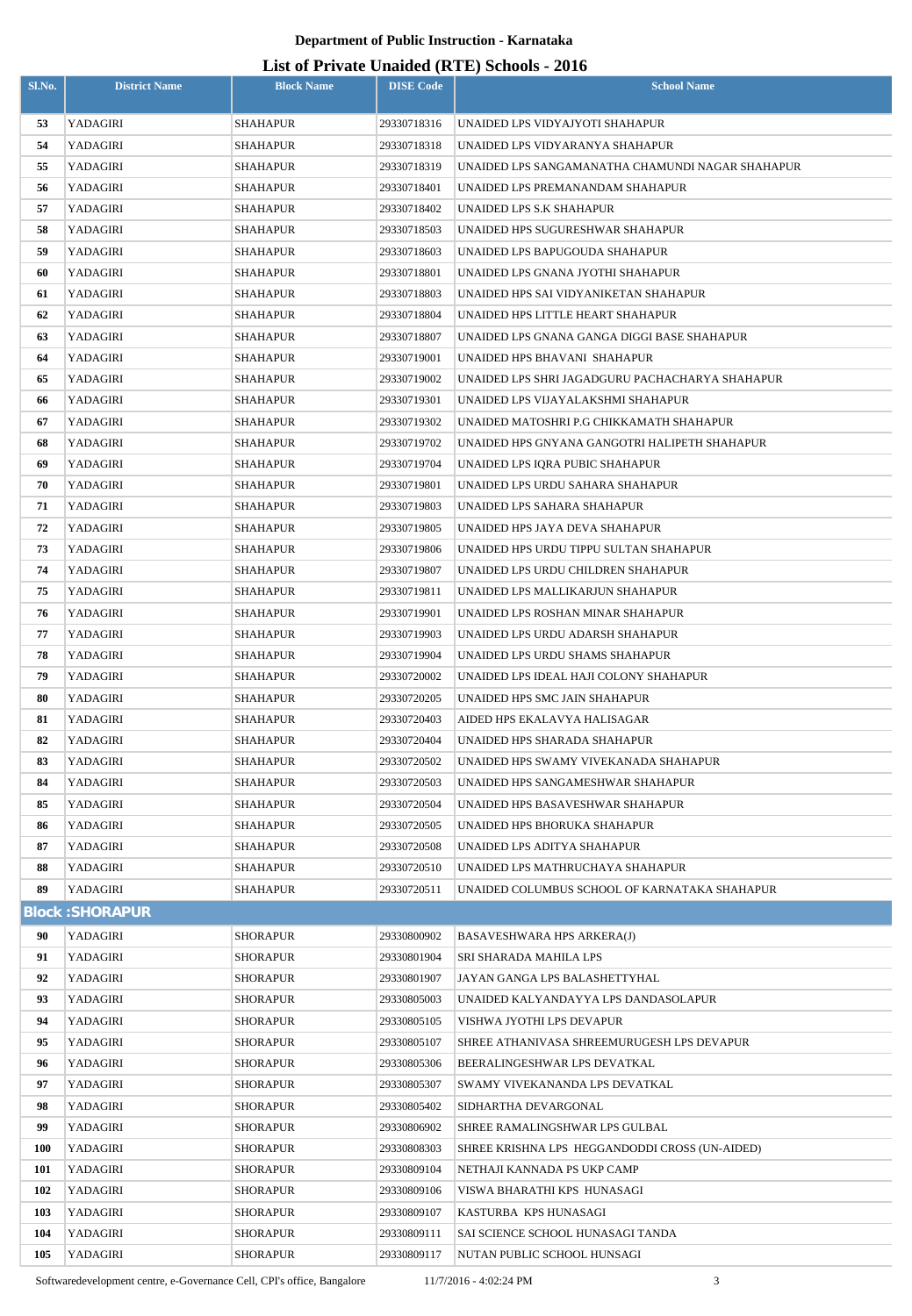**List of Private Unaided (RTE) Schools - 2016 Department of Public Instruction - Karnataka**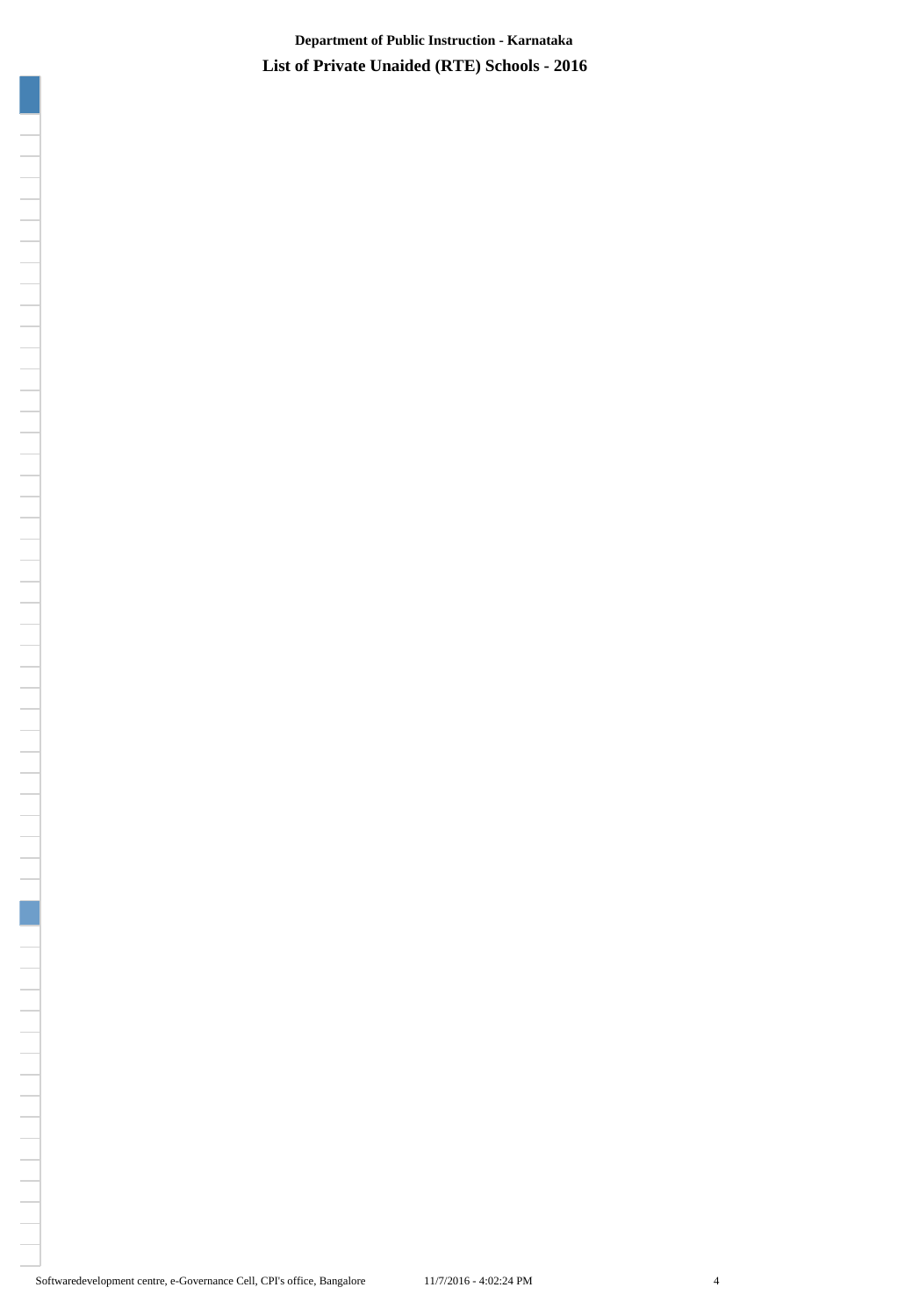| Sl.No.     | <b>District Name</b> | <b>Block Name</b> | <b>DISE</b> Code |
|------------|----------------------|-------------------|------------------|
|            |                      |                   |                  |
| 106        | YADAGIRI             | <b>SHORAPUR</b>   | 29330809118      |
| 107        | YADAGIRI             | SHORAPUR          | 29330809120      |
| 108        | YADAGIRI             | SHORAPUR          | 29330809121      |
| 109        | YADAGIRI             | SHORAPUR          | 29330809123      |
| <b>110</b> | YADAGIRI             | SHORAPUR          | 29330809124      |
| 111        | YADAGIRI             | SHORAPUR          | 29330809125      |
| 112        | YADAGIRI             | SHORAPUR          | 29330809126      |
| 113        | YADAGIRI             | SHORAPUR          | 29330810807      |
| 114        | YADAGIRI             | SHORAPUR          | 29330810832      |
| 115        | YADAGIRI             | SHORAPUR          | 29330810833      |
| 116        | YADAGIRI             | SHORAPUR          | 29330810834      |
| 117        | YADAGIRI             | <b>SHORAPUR</b>   | 29330810837      |
| 118        | YADAGIRI             | SHORAPUR          | 29330810838      |
| 119        | YADAGIRI             | SHORAPUR          | 29330811004      |
| <b>120</b> | YADAGIRI             | SHORAPUR          | 29330811105      |
| 121        | YADAGIRI             | <b>SHORAPUR</b>   | 29330811304      |
| 122        | YADAGIRI             | SHORAPUR          | 29330811708      |
| 123        | YADAGIRI             | SHORAPUR          | 29330811710      |
| 124        | YADAGIRI             | SHORAPUR          | 29330811711      |
| 125        | YADAGIRI             | SHORAPUR          | 29330811723      |
| 126        | YADAGIRI             | SHORAPUR          | 29330811724      |
| 127        | YADAGIRI             | SHORAPUR          | 29330811725      |
| 128        | YADAGIRI             | SHORAPUR          | 29330811727      |
| 129        | YADAGIRI             | SHORAPUR          | 29330811728      |
| <b>130</b> | YADAGIRI             | <b>SHORAPUR</b>   | 29330811729      |
| 131        | YADAGIRI             | SHORAPUR          | 29330811730      |
| 132        | YADAGIRI             | SHORAPUR          | 29330812105      |
| 133        | YADAGIRI             | SHORAPUR          | 29330812302      |
| 134        | YADAGIRI             | SHORAPUR          | 29330812310      |
| 135        | YADAGIRI             | <b>SHORAPUR</b>   | 29330812311      |
| 136        | YADAGIRI             | SHORAPUR          | 29330812312      |
| 137        | YADAGIRI             | SHORAPUR          | 29330812314      |
| 138        | YADAGIRI             | SHORAPUR          | 29330812403      |
| 139        | YADAGIRI             | SHORAPUR          | 29330812902      |
| 140        | YADAGIRI             | SHORAPUR          | 29330813102      |
| 141        | YADAGIRI             | <b>SHORAPUR</b>   | 29330813203      |
| 142        | YADAGIRI             | SHORAPUR          | 29330813204      |
| 143        | YADAGIRI             | SHORAPUR          | 29330814704      |
| 144        | YADAGIRI             | SHORAPUR          | 29330815203      |
| 145        | YADAGIRI             | SHORAPUR          | 29330815204      |
| 146        | YADAGIRI             | SHORAPUR          | 29330816204      |
| 147        | YADAGIRI             | SHORAPUR          | 29330816206      |
| 148        | YADAGIRI             | SHORAPUR          | 29330816508      |
| 149        | YADAGIRI             | SHORAPUR          | 29330816509      |
| <b>150</b> | YADAGIRI             | SHORAPUR          | 29330816510      |
| 151        | YADAGIRI             | SHORAPUR          | 29330816705      |
| 152        | YADAGIRI             | SHORAPUR          | 29330816711      |
| 153        | YADAGIRI             | SHORAPUR          | 29330817003      |
| 154        | YADAGIRI             | SHORAPUR          | 29330817403      |
| 155        | YADAGIRI             | SHORAPUR          | 29330817808      |
| 156        | YADAGIRI             | SHORAPUR          | 29330817809      |
| 157        | YADAGIRI             | SHORAPUR          | 29330817810      |
| 158        | YADAGIRI             | SHORAPUR          | 29330817902      |
| 159        | YADAGIRI             | SHORAPUR          | 29330818602      |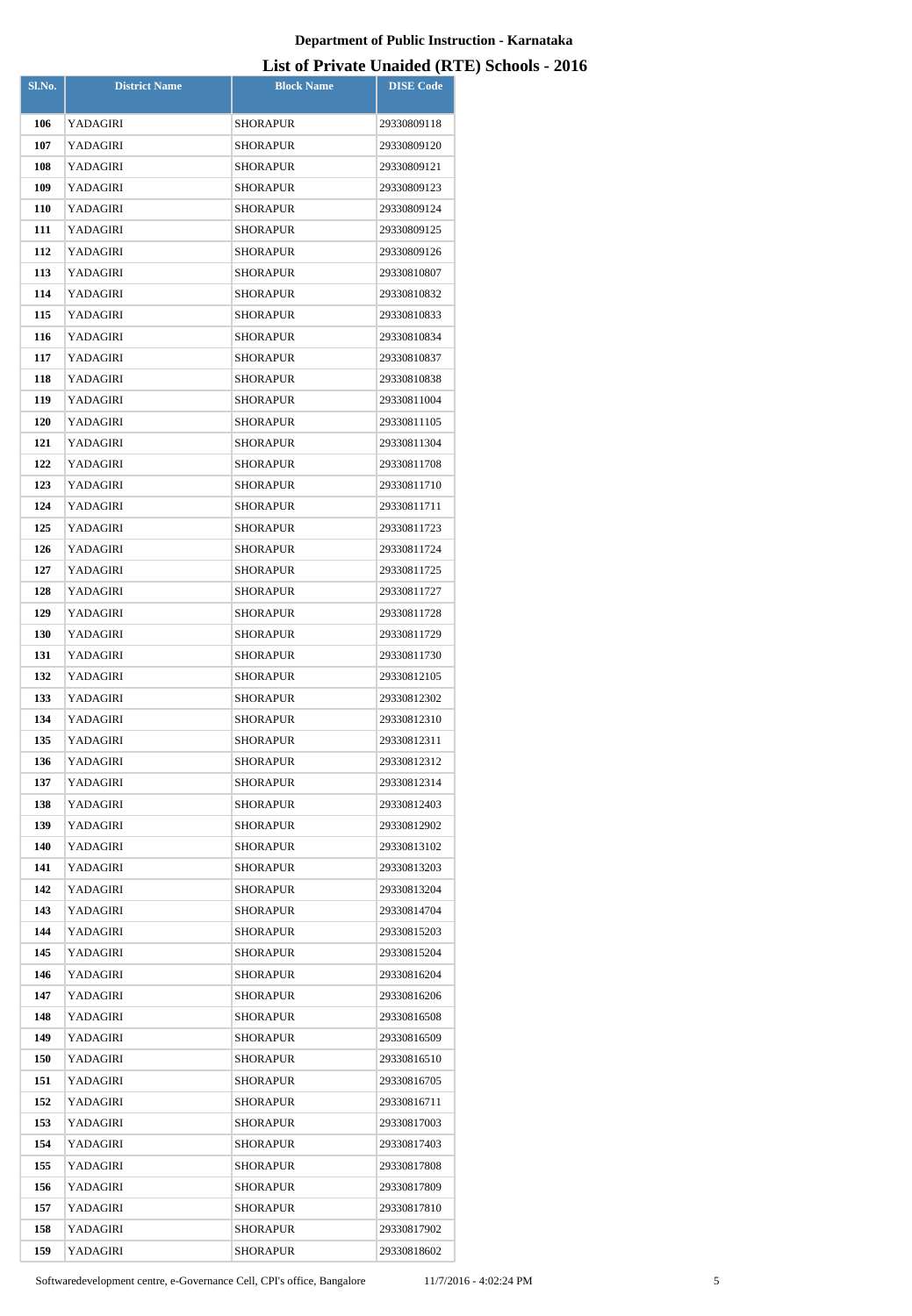| <b>School Name</b>                                                             |
|--------------------------------------------------------------------------------|
| SRI BASAVESHWAR LPS HUNSAGI                                                    |
| VIDAY JOTHI LPS HUNASAGI                                                       |
| VIDYA VIKAS LPS HUNASAGI                                                       |
| UNAIDED VEDAVASA LPS HUNASAGI                                                  |
| UNAIDED EXCELLENT NAVODAYA LPS HUNASAGI                                        |
| SHREE VEDAVASA LPS HUNASAGI                                                    |
| M.N.BALI LPS HUNASAGI                                                          |
| SRI S. B. HPS KAKKERA                                                          |
| SRI SAI CHETHAN LPS KAKKERA                                                    |
| SRI SHARAN BASAVESWAR HPS KAKKERA                                              |
| SRI SANGAMESHWAR LPS UKP CAMP                                                  |
| UNAIDED OXFORD LPS KAKKERA                                                     |
| UNAIDED BHAGIRATHA LPS KAKKERA                                                 |
| SHREE KHASGATESHWAR LPS KALLADEVANAHALLI                                       |
| <b>BASAVAPRABHU LPS KANNELLI</b>                                               |
| UNAIDED BHAGYAVANTHI LPS KARADKAL                                              |
| EKALAVYA HPS LOHAR COLONY                                                      |
| KALYANANADU HPS KEMBHAVI                                                       |
| SWAMI VIVEKANANDA HPS KEMBHAVI                                                 |
| P V S PUBLIC SCHOOL KEMBHAVI                                                   |
| SRI VIDYALAKSHMI LPS KEMBHAVI                                                  |
| HOLYFAITH HPS KEMBHAVI                                                         |
| <b>MHLPS KEMBAVI</b>                                                           |
| <b>JNYANA DEEPA LPS KEMBAVI</b>                                                |
| SHRI SAI LPS HTC KEMBHAVI                                                      |
| UNAIDED NANDI LPS KEMBHAVI                                                     |
|                                                                                |
| UNAIDED NUTANA LPS KAMANATAGI                                                  |
| UN-AID BASAESHWARA LPS KODEKAL<br><b>BORUKA LPS RAJANKOLUR</b>                 |
|                                                                                |
| DURUDUNDESHWAR LPS KODEKAL<br>RAJA TIMAPPA NAYAKA LPS KODEKAL                  |
| PV APPANAVER LPS KODEKAL                                                       |
| <b>BASAVESHWAR LPS KOLIHAL</b>                                                 |
| <b>GENIUS LPS KOTEGUDA</b>                                                     |
|                                                                                |
| KRISHNA (E.M) LPS KRISHNAPUR                                                   |
| UNAIDED PRAGATI LPS KUDLAGI<br>SHREE SVAYAM BHU VARASIDDHI VINAYAK LPS KUDLAGI |
|                                                                                |
| DR BABA SAHEB AMBEDKAR LPS MALAGATTI                                           |
| SRI JAGADAGURU MONESHWARA LPS MALL[B]                                          |
| SHREE RAMAGUNDAPPA GOUDA LPS MALLA(B)                                          |
| SRI DEVARA DASAMAYYA SAMSTE                                                    |
| VIDYABHARATI LPS UKP CAMP MUDNUR K                                             |
| SHARANABASAVESHWARA LPS NAGANUR<br>SRI BASAVESHWARA LPS NAGANUR                |
|                                                                                |
| SHREE KAREPPA TATA LPS NAGANUR                                                 |
| J S DESHMUKH KAN LPS N.PUR                                                     |
| UNAIDED MATRUCHAYA INTERNATION LPS NARAYANPUR                                  |
| <b>BASAVESHWAR LPS PARASANHALLI</b>                                            |
| <b>HPS SAGARNADU</b>                                                           |
| <b>SHRI SHEVA LPS RAJANKOLLUR</b>                                              |
| S G KALYAN LPS RAJANKOLLUR                                                     |
| SHIVASHARANEHEMAREDDYMALAMMA LPS                                               |
| SHREE GANESH PUBLIC LPS RAJANKOLLUR TANDA                                      |
| SMT LOKAMBA HPS RUKMAPUR                                                       |

Softwaredevelopment centre, e-Governance Cell, CPI's office, Bangalore 11/7/2016 - 4:02:24 PM 6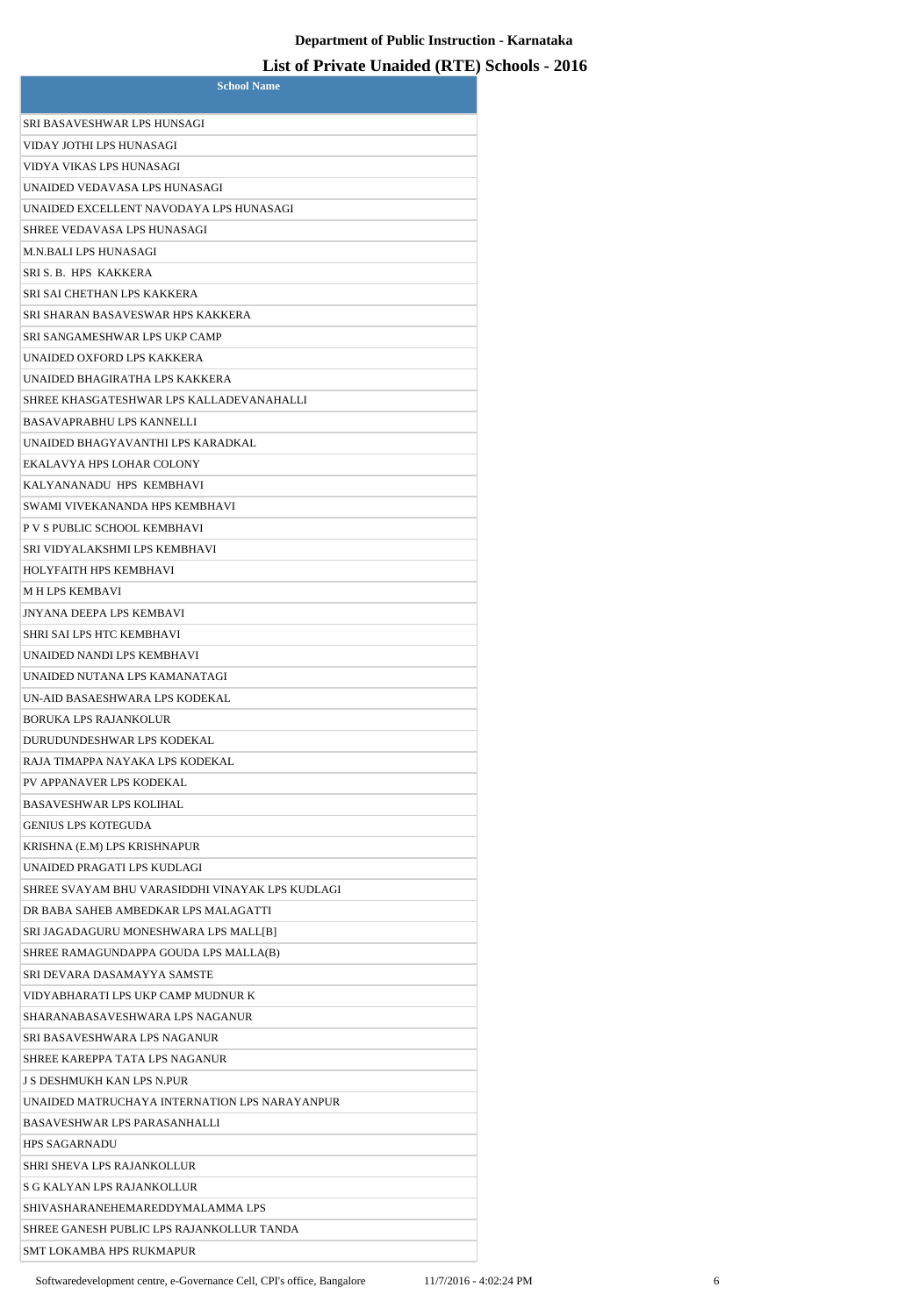| Sl.No.     | <b>District Name</b> | <b>Block Name</b> | <b>DISE Code</b> | $\frac{1}{2}$<br><b>School Name</b>             |
|------------|----------------------|-------------------|------------------|-------------------------------------------------|
| 160        | YADAGIRI             | <b>SHORAPUR</b>   | 29330818608      | NISARGADHAMA LPS KHANAPUR S.H                   |
| 161        | YADAGIRI             | <b>SHORAPUR</b>   | 29330820402      | EKALVYA LPS THINTHANI                           |
| 162        | YADAGIRI             | <b>SHORAPUR</b>   | 29330820909      | SAWAMI VIVEKANAD LPS VAJJAL                     |
| 163        | YADAGIRI             | <b>SHORAPUR</b>   | 29330820910      | SANTA ALFONENS LPS VAJJAL                       |
| 164        | YADAGIRI             | <b>SHORAPUR</b>   | 29330823108      | SMT. N.H.YARSAM LPS TIMMAPUR                    |
| 165        | YADAGIRI             | <b>SHORAPUR</b>   | 29330830504      | PRIYADARSHINI URDU LOWER PRIMARY KUMBARPET      |
| 166        | YADAGIRI             | <b>SHORAPUR</b>   | 29330830804      | VES ENG. MED HPS SHORAPUR                       |
| 167        | YADAGIRI             | <b>SHORAPUR</b>   | 29330830805      | GNYANODAYA HPS SHORAPUR                         |
| 168        | YADAGIRI             | <b>SHORAPUR</b>   | 29330831106      | CHRIST THE KING CONVENT HPS RANGAMPETH          |
| 169        | YADAGIRI             | <b>SHORAPUR</b>   | 29330831203      | GAYATHRI KAN HPS SHORAPUR                       |
| 170        | YADAGIRI             | <b>SHORAPUR</b>   | 29330831206      | VIDYA NIKETANA HPS SHORAPUR                     |
| 171        | YADAGIRI             | <b>SHORAPUR</b>   | 29330831207      | AKSHARDHAM HPS R.K.GALLI SURPUR                 |
| 172        | YADAGIRI             | <b>SHORAPUR</b>   | 29330831208      | SHETTI COMPITETION LPS SHORAPUR                 |
| 173        | YADAGIRI             | <b>SHORAPUR</b>   | 29330831303      | UNAIDED SAI GURUKUL DAKHANI MOHALLA             |
| 174        | YADAGIRI             | <b>SHORAPUR</b>   | 29330831304      | SABIHA LPS MINI DAKHANI MOHELLA CIRCLE SHORAPUR |
| 175        | YADAGIRI             | <b>SHORAPUR</b>   | 29330832301      | DR BABASAHEB AMBEDKAR KANŊ HPS                  |
| 176        | YADAGIRI             | <b>SHORAPUR</b>   | 29330832307      | GOLDEN STARA LPS THIMMAPURA                     |
| 177        | YADAGIRI             | <b>SHORAPUR</b>   | 29330832504      | UNAIDED K B URDU                                |
| 178        | YADAGIRI             | <b>SHORAPUR</b>   | 29330832505      | LITLE FLOWER LPS RANGAMPET                      |
| 179        | YADAGIRI             | <b>SHORAPUR</b>   | 29330832506      | SUDEEP SHIKSHANA SAMSTE R.PET                   |
| 180        | YADAGIRI             | <b>SHORAPUR</b>   | 29330832704      | SHARAN BASAWESHAVAR LPS HASANAPUR               |
| 181        | YADAGIRI             | <b>SHORAPUR</b>   | 29330832802      | SUSHMA LPS RANGAMPET                            |
| 182        | YADAGIRI             | <b>SHORAPUR</b>   | 29330832902      | <b>GURUKUL LPS RANGAMPET</b>                    |
| 183        | YADAGIRI             | <b>SHORAPUR</b>   | 29330833002      | DR. BABU JAGAJEEVANRAM LPS D.GUDDA              |
| 184        | YADAGIRI             | <b>SHORAPUR</b>   | 29330833003      | V.C. SRI KANAKADAS LPS D.GUDDA                  |
|            | <b>Block: YADGIR</b> |                   |                  |                                                 |
| 185        | YADAGIRI             | <b>YADGIR</b>     | 29331000212      | UNAIDED DAMASADA LPS VENKATESH NAGAR            |
| 186        | YADAGIRI             | YADGIR            | 29331000213      | UNAIDED BASAVATEERTHA LPS ALLIPUR               |
| 187        | YADAGIRI             | YADGIR            | 29331000304      | MAHATMA GANDHI LPS ANPUR                        |
| 188        | YADAGIRI             | YADGIR            | 29331001509      | BHAKATILINGESHAWAR LPS BALICHAKAR               |
| 189        | YADAGIRI             | YADGIR            | 29331001512      | <b>GNYANA DEEPA LPS BALICHAKRA</b>              |
| 190        | YADAGIRI             | YADGIR            | 29331001602      | SRI BANADESHWAR LPS BANDHALLI                   |
| 191        | YADAGIRI             | YADGIR            | 29331001603      | SAHAJ KIDS ACADOMY LPS BANDALLI                 |
| 192        | YADAGIRI             | YADGIR            | 29331001703      | SRI BALAJI LPS BALAJI NAGAR                     |
| 193        | YADAGIRI             | YADGIR            | 29331002803      | SHANTI NIKETAN LPS CHAPETLA                     |
| 194        | YADAGIRI             | YADGIR            | 29331003608      | ADARSH HPS GAJARKOT                             |
| 195        | YADAGIRI             | YADGIR            | 29331004611      | SRI VIVEKANANDA LPS HATTIKUNI                   |
| 196        | YADAGIRI             | YADGIR            | 29331004612      | SHARADA LPS HATTIKUNI                           |
| 197        | YADAGIRI             | YADGIR            | 29331004704      | CHADASABA LPS HEDGIMADRA                        |
| 198        | YADAGIRI             | YADGIR            | 29331005104      | <b>SUBAM LPS HONGERA</b>                        |
| 199        | YADAGIRI             | YADGIR            | 29331005406      | <b>JNYANA GANGA LPS KADECHUR</b>                |
| <b>200</b> | YADAGIRI             | YADGIR            | 29331005805      | KUVEMPU LPS KANDAKUR                            |
| <b>201</b> | YADAGIRI             | YADGIR            | 29331006603      | VISHAWA BHARTHI LPS KILLANKERA                  |
| 202        | YADAGIRI             | YADGIR            | 29331007704      | SIR M VISHWESHARAYYA LPS MADHWAR                |
| 203        | YADAGIRI             | YADGIR            | 29331010508      | <b>JNANA JYOTHI LPS PUTPAK</b>                  |
| 204        | YADAGIRI             | YADGIR            | 29331010810      | SARVODAYA LPS RAMSAMUDRA                        |
| 205        | YADAGIRI             | YADGIR            | 29331011006      | VIVEKANANDA WELFARE TRUST HPS                   |
| 206        | YADAGIRI             | YADGIR            | 29331011007      | VASAVI VIDYA SAMSTHE HPS STN                    |
| 207        | YADAGIRI             | YADGIR            | 29331011012      | NETAJI HPS STN.SAIDAPUR                         |
| 208        | YADAGIRI             | YADGIR            | 29331011013      | SRI BALAJI LPS STN SAIDAPUR                     |
| 209        | YADAGIRI             | YADGIR            | 29331011014      | BASAVESHWAR LPS STN SAIDAPUR                    |
| 210        | YADAGIRI             | YADGIR            | 29331011015      | VIDYA VARDHAKA LPS SAIDAPUR                     |
| 211        | YADAGIRI             | YADGIR            | 29331012704      | SRI VISHWARADHYA LPS ABBETUMKUR                 |
| 212        | <b>YADAGIRI</b>      | YADGIR            | 29331013903      | SARVODAYA HPS YERGOL                            |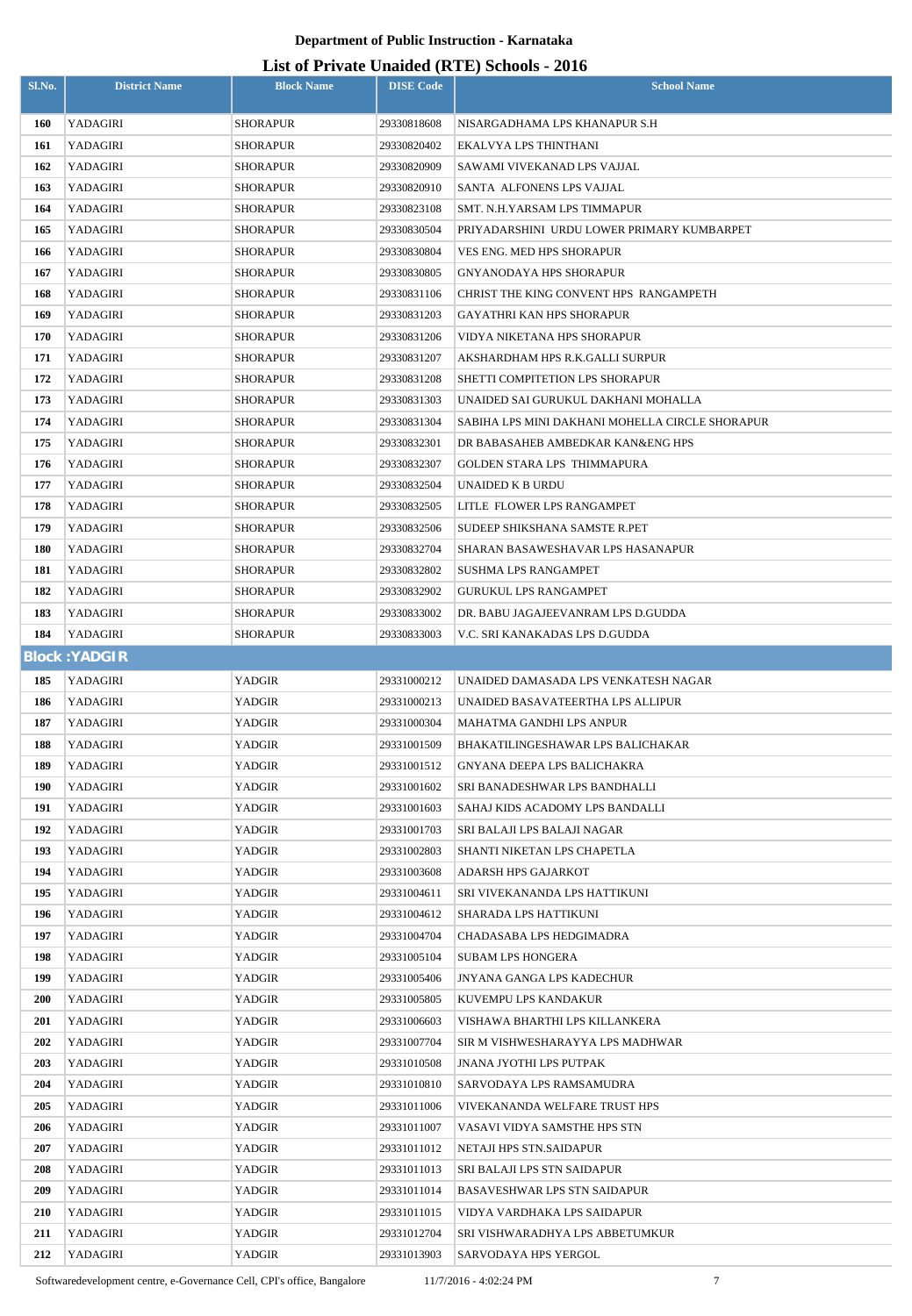**List of Private Unaided (RTE) Schools - 2016 Department of Public Instruction - Karnataka**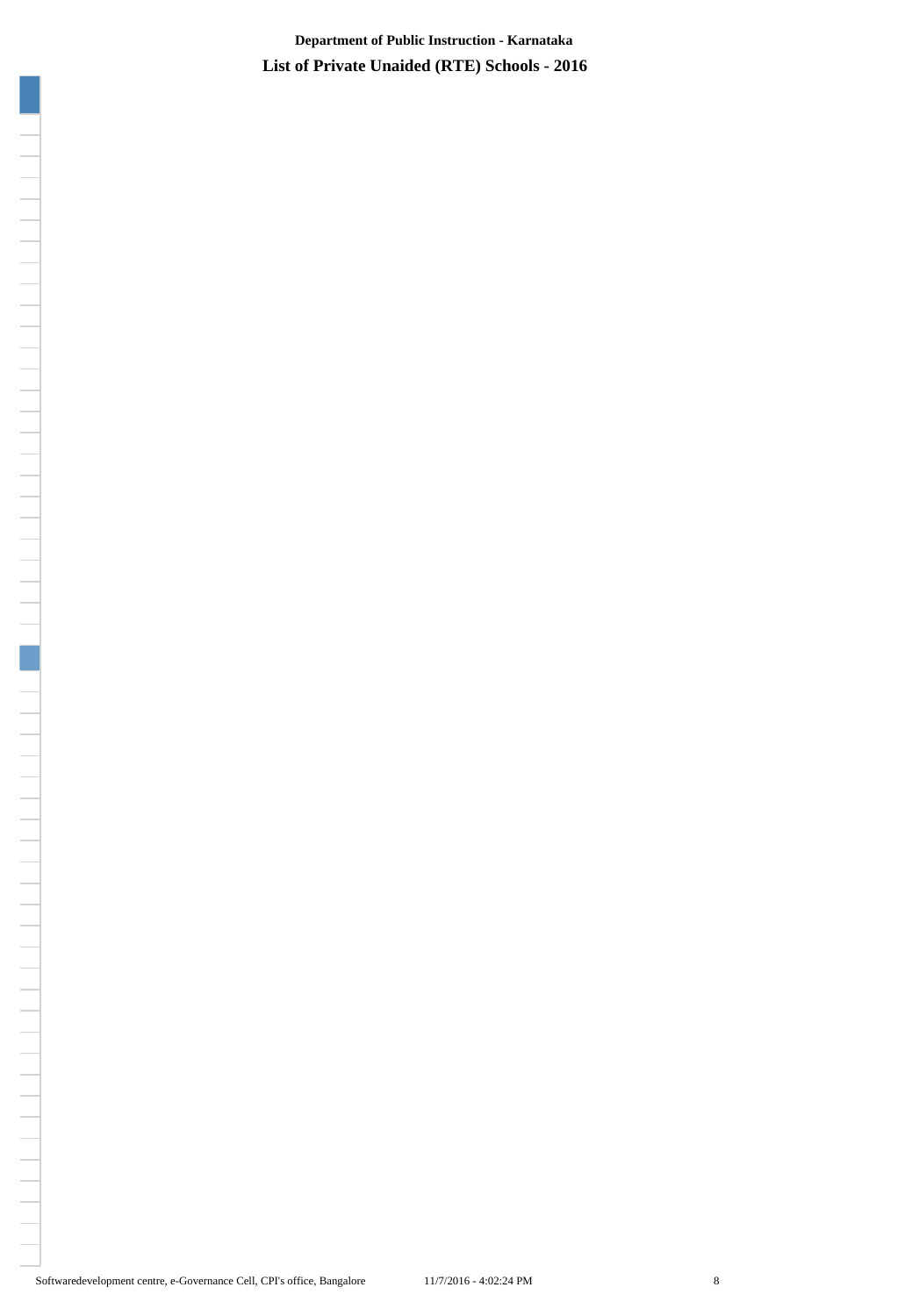| Sl.No.     | <b>District Name</b> | <b>Block Name</b> | <b>DISE Code</b> |
|------------|----------------------|-------------------|------------------|
| 213        | YADAGIRI             | YADGIR            | 29331013912      |
| 214        | YADAGIRI             | YADGIR            | 29331014111      |
| 215        | YADAGIRI             | YADGIR            | 29331014115      |
| 216        | YADAGIRI             | YADGIR            | 29331014127      |
| 217        | YADAGIRI             | YADGIR            | 29331014128      |
| 218        | YADAGIRI             | YADGIR            | 29331014129      |
| 219        | YADAGIRI             | YADGIR            | 29331014133      |
| 220        | YADAGIRI             | YADGIR            | 29331014134      |
| 221        | YADAGIRI             | YADGIR            | 29331014139      |
| 222        | YADAGIRI             | YADGIR            | 29331015702      |
| 223        | YADAGIRI             | YADGIR            | 29331015703      |
| 224        | YADAGIRI             | YADGIR            | 29331026012      |
| 225        | YADAGIRI             | YADGIR            | 29331026013      |
| 226        | YADAGIRI             | YADGIR            | 29331026109      |
| 227        | YADAGIRI             | YADGIR            | 29331026114      |
| 228        | YADAGIRI             | YADGIR            | 29331026115      |
| 229        | YADAGIRI             | YADGIR            | 29331026206      |
| 230        | YADAGIRI             | YADGIR            | 29331026214      |
| 231        | YADAGIRI             | YADGIR            | 29331026309      |
| 232        | YADAGIRI             | YADGIR            | 29331026318      |
| 233        | YADAGIRI             | YADGIR            | 29331026410      |
| 234        | YADAGIRI             | YADGIR            | 29331027001      |
| 235        | YADAGIRI             | YADGIR            | 29331027004      |
| 236        | YADAGIRI             | YADGIR            | 29331027601      |
| 237        | YADAGIRI             | YADGIR            | 29331027602      |
| 238        | YADAGIRI             | YADGIR            | 29331027603      |
| 239        | YADAGIRI             | YADGIR            | 29331028301      |
| 240        | YADAGIRI             | YADGIR            | 29331028302      |
| 241        | YADAGIRI             | YADGIR            | 29331028401      |
| 242        | YADAGIRI             | YADGIR            | 29331028406      |
| 243        | YADAGIRI             | YADGIR            | 29331028409      |
| 244        | YADAGIRI             | YADGIR            | 29331028501      |
| 245        | YADAGIRI             | YADGIR            | 29331028502      |
| 246        | <b>YADAGIRI</b>      | YADGIR            | 29331028503      |
| 247        | <b>YADAGIRI</b>      | YADGIR            | 29331028511      |
| 248        | YADAGIRI             | YADGIR            | 29331028512      |
| 249        | YADAGIRI             | YADGIR            | 29331028513      |
| <b>250</b> | YADAGIRI             | YADGIR            | 29331028515      |
| 251        | YADAGIRI             | YADGIR            | 29331028801      |
| 252        | YADAGIRI             | YADGIR            | 29331028802      |
| 253        | YADAGIRI             | YADGIR            | 29331028902      |
| 254        | YADAGIRI             | YADGIR            | 29331029002      |
| 255        | YADAGIRI             | YADGIR            | 29331029003      |
| 256        | YADAGIRI             | YADGIR            | 29331029013      |
| 257        | YADAGIRI             | YADGIR            | 29331029014      |
| 258        | YADAGIRI             | YADGIR            | 29331029015      |
| 259        | YADAGIRI             | YADGIR            | 29331029019      |
| 260        | YADAGIRI             | YADGIR            | 29331029020      |